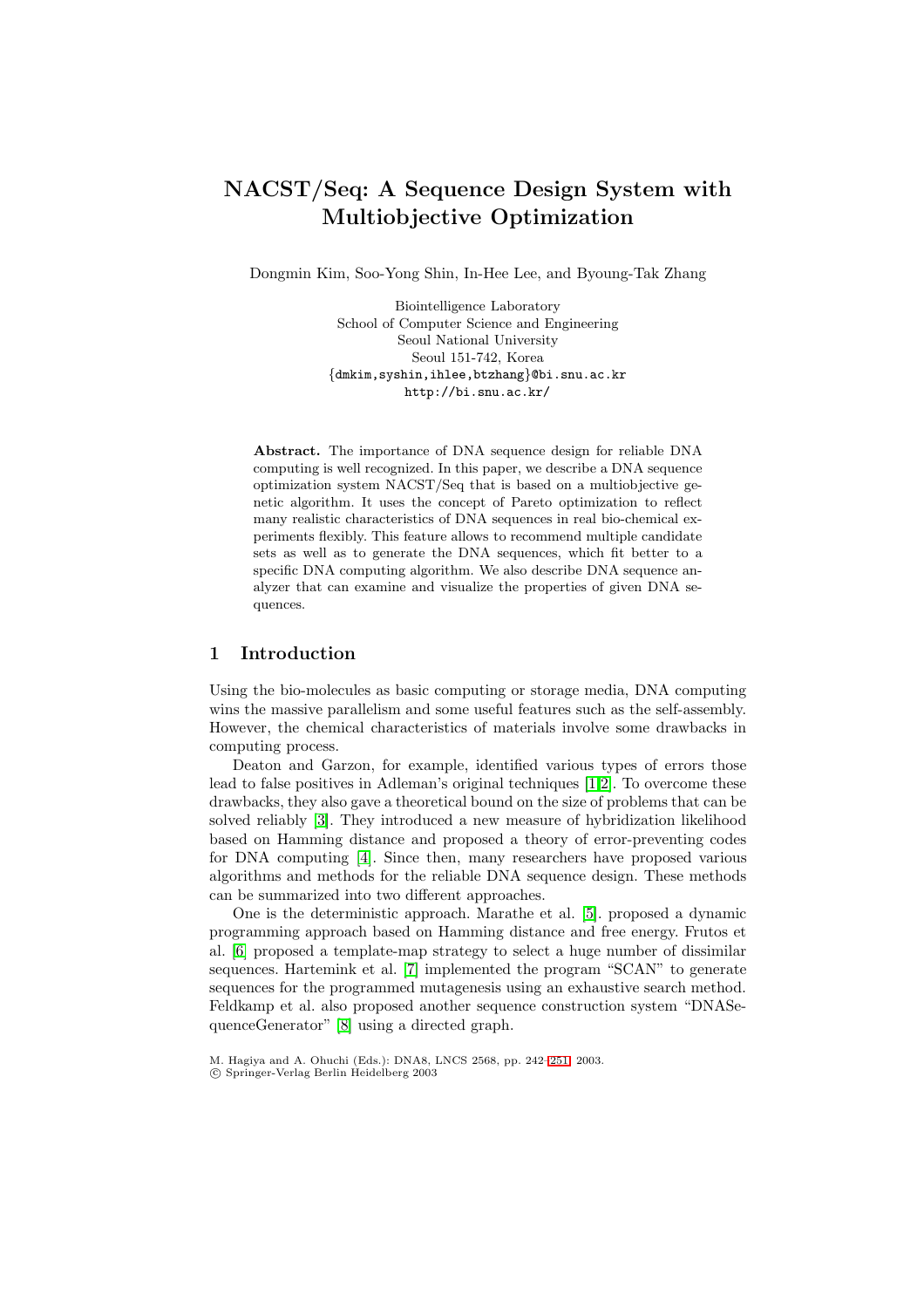A second approach to sequence design is to use evolutionary algorithms. Arita et al. [\[9\]](#page-9-8) developed a DNA sequence design system using a genetic algorithm and a random generate-and-test algorithm. Tanaka et al. [\[10\]](#page-9-9) listed up some useful sequence fitness criteria and then generated the sequence using simulated annealing technique with these criteria. Ruben et al. developed "PUNCH" [\[12\]](#page-9-10) that employed a kind of genetic algorithm for the sequence optimization. And Deaton et al. proposed DNA based evolutionary search method [\[13\]](#page-9-11).

The review above allows us to consider DNA sequence design as a numerical optimization problem given well-defined fitness measures. Based on the previous work [\[14,](#page-9-12)[11\]](#page-9-13), we formulate the DNA sequence design as a multiobjective optimization problem that is then solved by a genetic algorithm. This is implemented as a component (NACST/Seq) in the DNA computing simulation system, NACST (Nucleic Acid Computing Simulation Toolkit). NACST/Seq is especially useful in its ability to generate reliable codes and to provide the user with the flexibility of choosing optimal codes. The latter feature is attributed to the Pareto optimal set of candidate solutions produced by the multiobjective evolutionary algorithm. In addition, for the analysis and visualization of DNA sequence properties, we also developed NACST/Report, which is another component of NACST.

Section 2 describes the algorithm of NACST/Seq. Section 3 presents the software architecture of NACST. The sequence generation examples are shown in Section 4. And future work is discussed in Section 5.

# **2 Sequence Design by Multiobjective Evolutionary Optimization**

As mentioned before, DNA sequence design can be considered as a numerical optimization problem. Moreover, it involves simultaneous optimization of multiple objectives. Most of the current sequence generation systems use the classical multiobjective optimization method (e.g. objective weighting) or single objective optimization method. But in many cases, there may not exist such a solution

<span id="page-1-0"></span>

| Objective  | Description                                                        |
|------------|--------------------------------------------------------------------|
| Similarity | similarity between two sequences                                   |
|            | H-measure degree of unexpected hybridization between two sequences |
| $3'$ -end  | "H-measure" in 3'-end of a sequence                                |
| GC Ratio   | degree of difference with target G, C portion                      |
| Continuity | degree of successive occurrence of the same base                   |
| Hairpin    | likelihood of forming secondary structure                          |
| Tm         | degree of difference with target melting temperature               |

**Table 1.** Objectives used by NACST/Seq.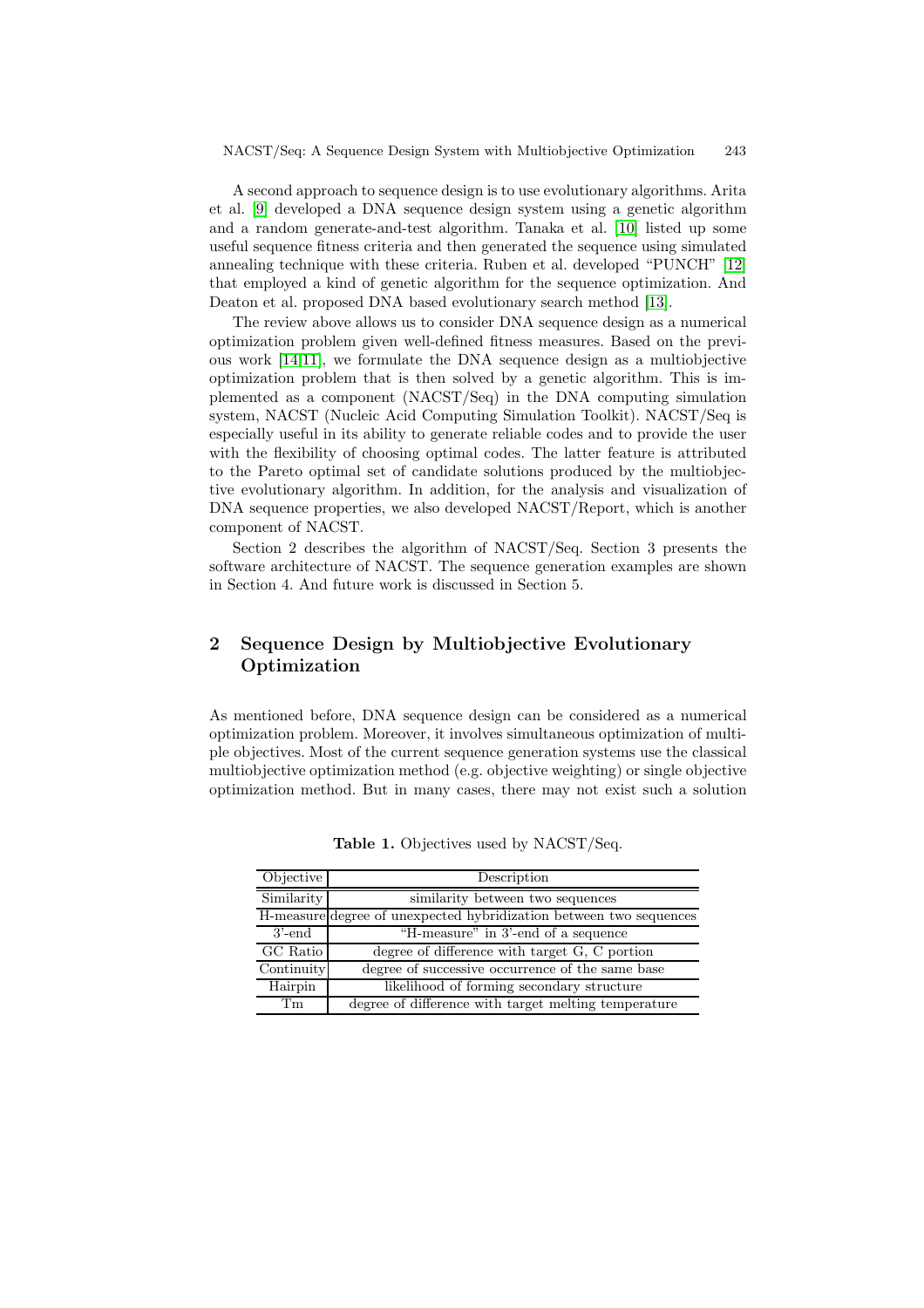as the *best* with respect to all objectives involved. Therefore, it may be useful to recommend a set of solutions in which a solution is superior to the rest of all in one or more objectives by a multiobjective optimization algorithm. The fitness terms for sequence optimization are described in Table [1.](#page-1-0) These terms are originally summarized by Tanaka [\[10\]](#page-9-9), we refine these fitness measures as more detailed numerical formulae for NACST/Seq [\[11\]](#page-9-13). With these seven objectives, the sequence optimization can be written formally as follows:

> $\Lambda = \{A, C, G, T\}, \Lambda^*$  denotes all possible sequences,  $\mathcal{A}$  ( $\subset \Lambda^*$ ) means the generated sequence pool,  $\overline{x}$  ∈  $\mathcal{A}$ ,  $f_i$  ∈ {  $f_{GCratio}$ ,  $f_{Tm}$ ,  $f_{Hairpin}$ ,  $f_{3'-end}$ , f*Continuity*, f*H*−*measure*, f*Similarity*}, *minimize*  $F(\overline{x}) = (f_1(\overline{x}), f_2(\overline{x}), \ldots, f_n(\overline{x})).$  (1)

NACST/Seq finds the sequence pool  $\mathcal{A}s$ , which satisfy that  $F(\mathcal{A}), F(\mathcal{A}^{'}) \exists i$  (i =  $1, 2, \ldots, n$  such that  $f_i(\mathcal{A}) < f_i(\mathcal{A}')$ . The set of these As in each generation step is called the first Pareto front of that generation.

Fig. [1](#page-3-0) shows a multiobjective genetic algorithm implemented in NACST/Seq.

The optimization algorithm is based on NSGA (nondominated sorting genetic algorithm) [\[15\]](#page-9-14). The original NSGA varies from simple genetic algorithms only in the selection operator, but we customized additionally the crossover and mutation operators to reflect the modified population architecture of NACST/Seq. In simple genetic algorithms, a population represents the feasible space in which each individual usually expressed through the bit string. But in NACST/Seq, each individual indicates a pool of sequences and it is indispensable to apply the evolutionary operators to each sequence for the evolution of whole population. Therefore, the crossover and mutation operators are divided into two steps - one is for individual level operation (step 1), the other belongs to sequence level (step 2). To improve the performance, we employ the elite strategy as shown in the last step in Fig. [1](#page-3-0) and remove the sharing parameter used original nondominated sorting procedure by making the selection operator to work based on the rank of Pareto front. More detailed explanations can be found in [\[16\]](#page-9-15).

## **3 NACST in Action**

NACST consists of four independent components: NACST/Data, NACST/Seq, NACST/Report and NACST/Sim. NACST/Data allows the user to import and export the generated sequences and to edit functionality. NACST/Report shows the statistical figures of the sequences and plots graphs according to these data. NACST/Sim accomplishes DNA computing *in silico*.

In this paper, we focus on NACST/Seq with a brief description of NACST/Report. Before introducing NACST/Seq, we illustrate its design requirements. First, we require the fitness measures to be subdivided into fitness terms fine enough to consider the various characteristics of DNA sequences. Second, the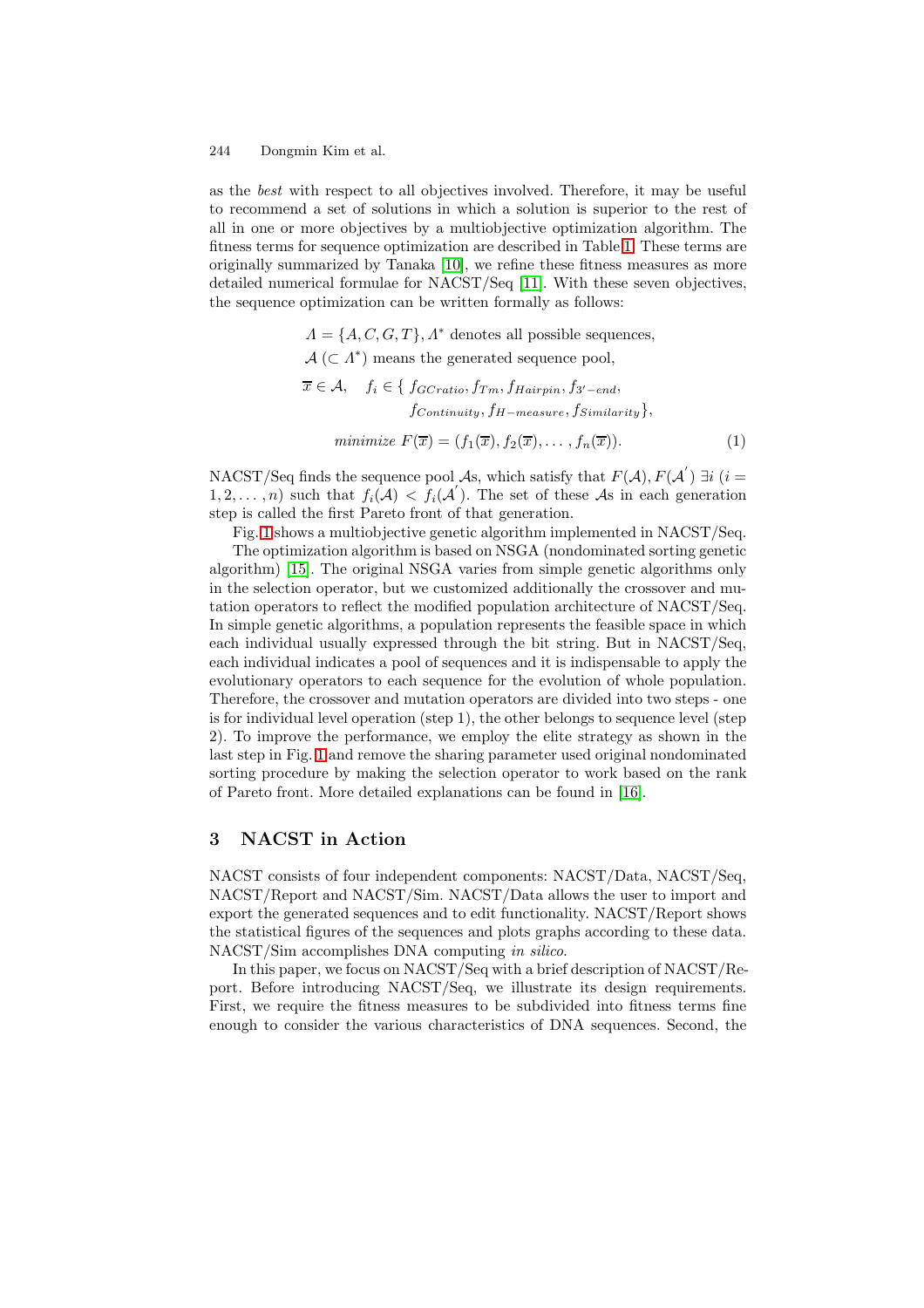

**Fig. 1.** Multiobjective genetic algorithm implemented in NACST/Seq.

<span id="page-3-0"></span>sequence generation algorithm should be adaptable to various combinations of fitness. Third, users should be able to choose and combine objectives flexibly. Finally, the system should be able to show the generation result with the information that is sufficient to help users make decisions.

#### **3.1 NACST/Seq**

The sequence generation part of NACST, namely NACST/Seq, is implemented using C++ language in Linux platform and adopts a plug-in architecture that makes it possible to develop each fitness plug-in separately and to assure a future extension. In other words, we can add newly defined fitness plug-ins to NACST/Seq causing no alteration of pre-developed program texts and apply these plug-ins to the sequence generation process in run-time without the whole recompilation of the system.

The sequence generation steps are shown in Fig. [2.](#page-4-0) The first step is to select the generation option. In this step, the user can choose one option among "generate new sequences", "generate sequences and add those to an existing sequence pool" and "add a sequence to a pool manually". The first option means the generation of new sequences and new pools, the second option in this step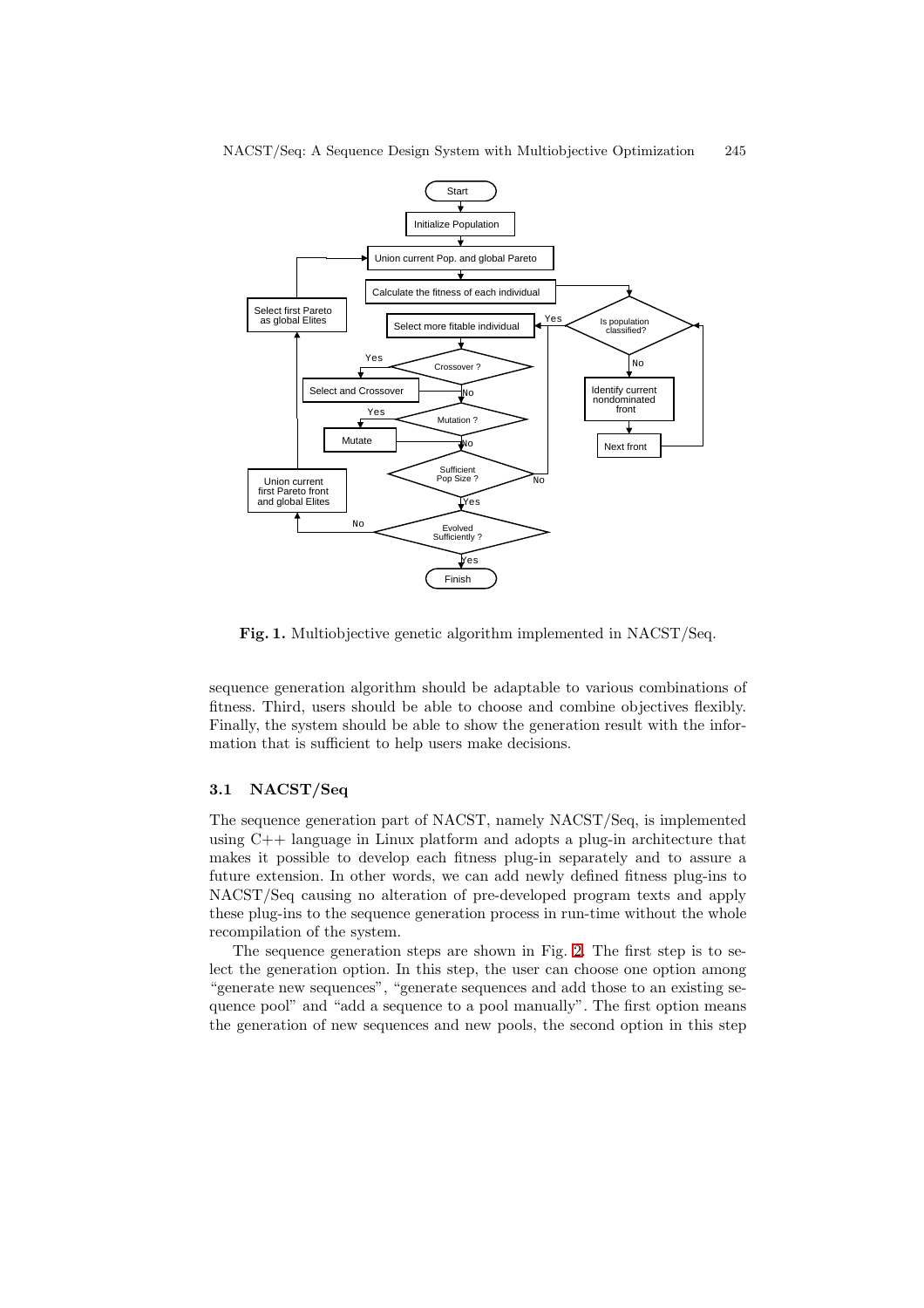

**Fig. 2.** Sequence generation process in NACST/Seq.

<span id="page-4-0"></span>implies not a simple generation of sequence pools but a consideration of existing sequences in the generation of new sequences, and the last means that the user can add the existing sequence to a pool. The sequence structure, normal and hairpin, can be selected in the second option window. The option "normal" prevents the generation of self-complementary sequences, while the "hairpin" option acts vice versa. Because some DNA computing procedure needs to form the secondary structure intentionally [\[17\]](#page-9-16). Then, the general sequence option window appears. In this window, the number of sequences and the length of each sequence are adjusted. Next, the fitness option window provides the functionality of the combining and weighting the objectives. If the selected fitness needs additional arguments, the usercan call up the sub-windows fortuning these arguments. For example, "Melting Temperature" needs the choice of the user between GC ratio and NN (nearest neighbor) methods. In addition, the oligo and Na+ concentration should be offered, if the user select the NN method. In this step, we can decide abundant properties of the generated sequences. Finally, the options for the genetic algorithm are determined. These include the generation number, the population size, the crossover and mutation rates. After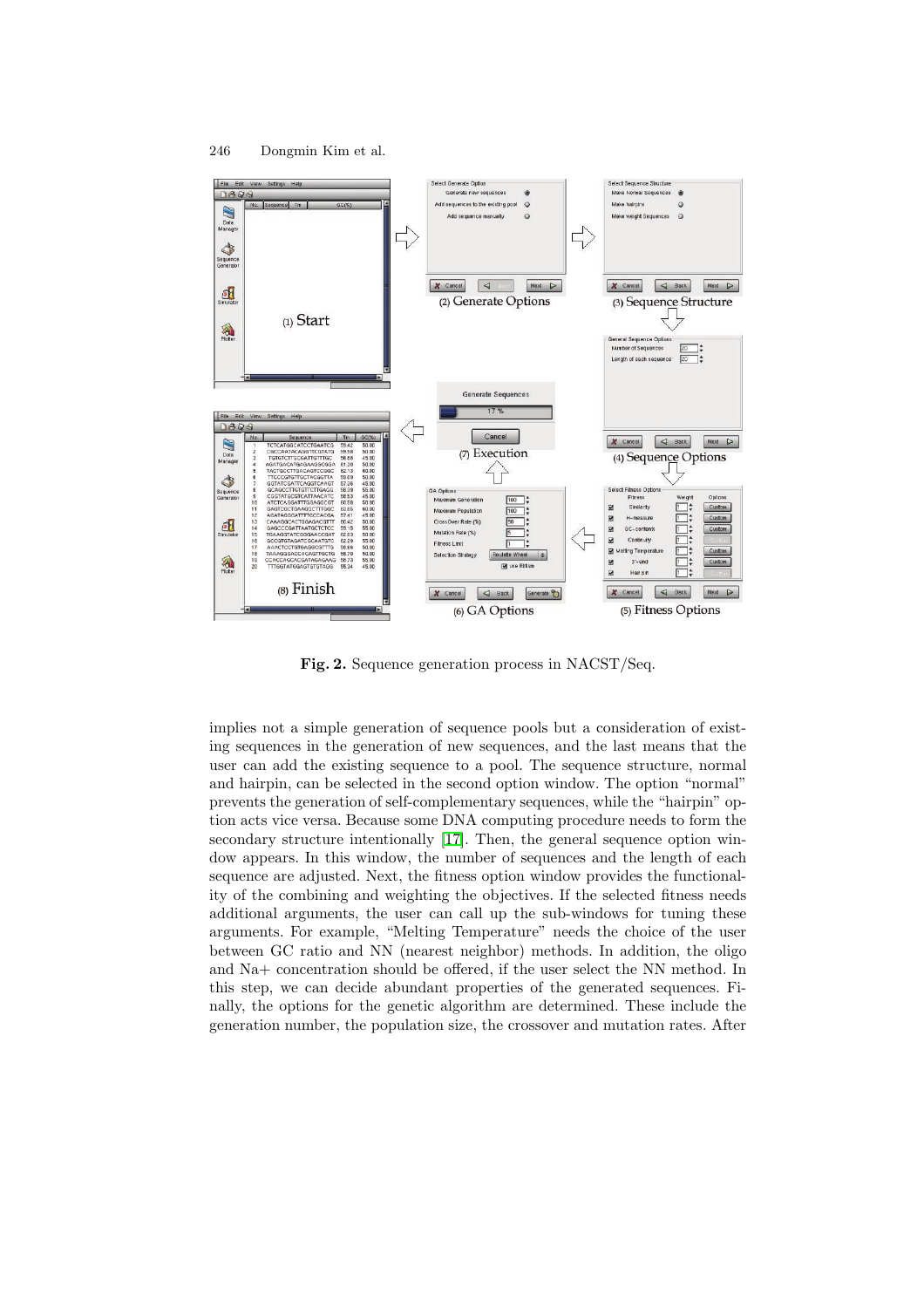execution of sequence generation, the main window shows the result sequences with their melting temperature and GC ratio.

#### **3.2 NACST/Report**

Another application of NACST is the analysis of sequence pools. Fig. [3](#page-5-0) displays the analysis functions of NACST/Report.



<span id="page-5-0"></span>**Fig. 3.** Functions in NACST/Report.

After the generation process described in the previous section, the results are saved in a file. Then, NACST/Report loads this results (Fig. [3-](#page-5-0)1). In fact, NACST/Report can load any sequence pool saved in its format and analyzes various aspects of the loaded sequence pools (Figs. [3-](#page-5-0)2,-3,-4)). In window 2 (Fig. [3-](#page-5-0)2), one can examine all sequence pools by the comparison of those fitness value measured through each objective used in optimization procedure. Window 3 (Fig. [3-](#page-5-0)3) provides the graphical representation of the superiority of fitness value in each sequence between two selected pools. At last, one can investigate the properties of a pool in window 4 (Fig. [3-](#page-5-0)4). For instance, it can highlight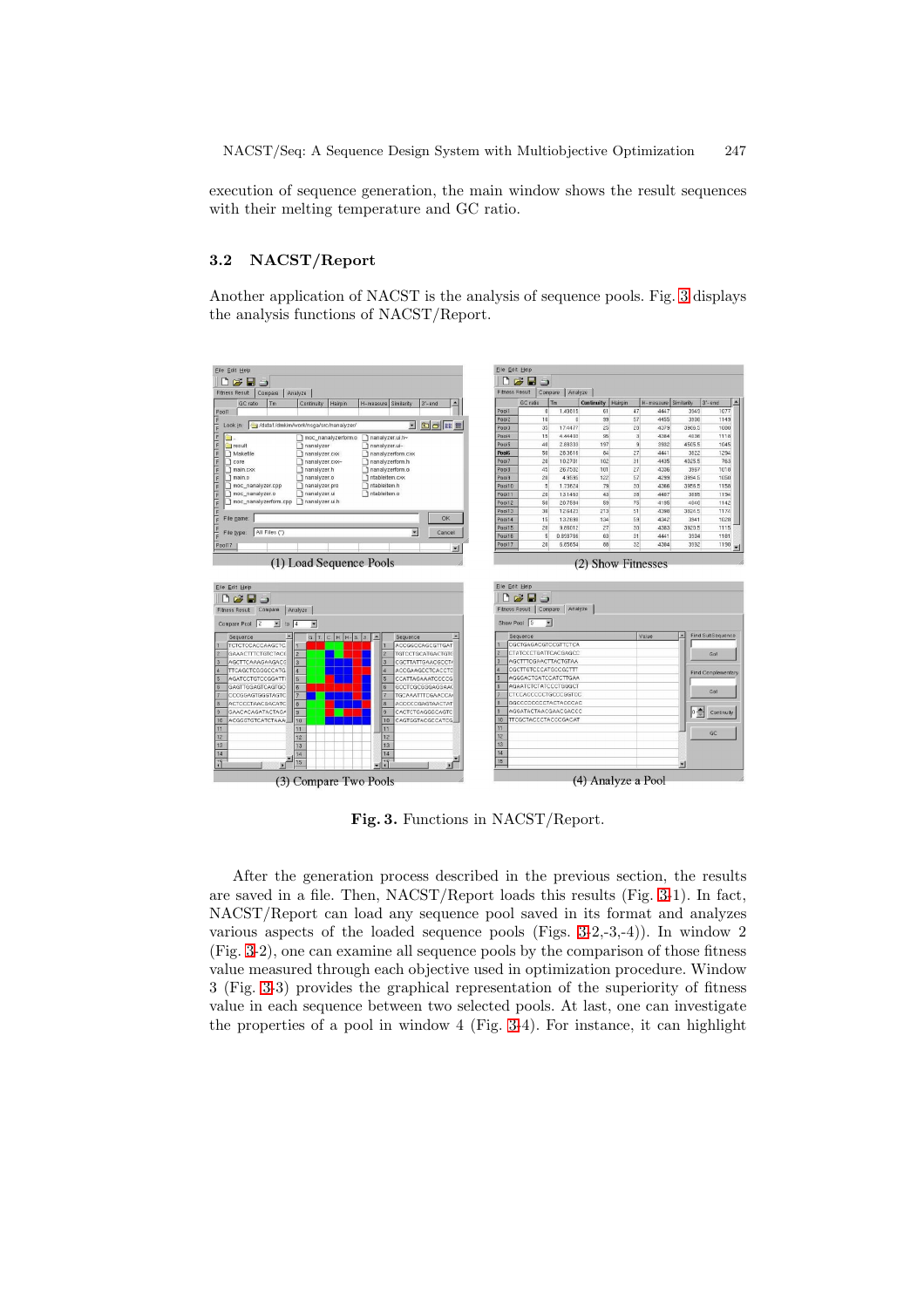the position of a specific sub-sequence in a pool, find all complementary subsequences of user's input sequence, and mark all successive occurrence of the same base running over the threshold. These features can be put into practice, for example, predicting and analyzing the sequence properties in PCR experiments.

# **4 Working Examples**

To demonstrate the working of the algorithm, we investigate some examples. First, We scored sequences in [\[1\]](#page-8-0) using NACST/Seq. As we expected, 'Good codes' get better (lower) scores. For more details about this test can be found in [\[11\]](#page-9-13).

| Sequence $(5' \rightarrow 3')$ |     |    |                 | H-measure 3'-end Similarity Continuity Hairpin GC% |    |  | Tm       |  |  |  |  |
|--------------------------------|-----|----|-----------------|----------------------------------------------------|----|--|----------|--|--|--|--|
| Good codes                     |     |    |                 |                                                    |    |  |          |  |  |  |  |
| CTTGTGACCGCTTCTGGGGA           | 82  | 21 | 34              | 16                                                 | 3  |  | 60 62.83 |  |  |  |  |
| CATTGGCGGCGCGTAGGCTT           | 50  | 49 | 15 <sup>1</sup> | 0                                                  |    |  | 65 71.06 |  |  |  |  |
| ATAGAGTGGATAGTTCTGGG           | 19  | 14 | 41              | 0                                                  | 6  |  | 45 54.90 |  |  |  |  |
| GATGGTGCTTAGAGAAGTGG           | 34  |    | 20              | 0                                                  |    |  | 50 57.50 |  |  |  |  |
| TGTATCTCGTTTTAACATCC           | 46  |    | 5               | 16                                                 | 11 |  | 35 50.59 |  |  |  |  |
| GAAAAAGGACCAAAAGAGAG           | 19  |    | ີ               | 41                                                 |    |  | 40 54.89 |  |  |  |  |
| TTGTAAGCCTACTGCGTGAC           |     |    |                 | 0                                                  |    |  | 60 58.87 |  |  |  |  |
| Bad codes                      |     |    |                 |                                                    |    |  |          |  |  |  |  |
| ATCAGCTGGATTCATCTGAA           | 179 | 95 | 177             | O                                                  | 9  |  | 40 55.94 |  |  |  |  |
| ATCAACAGAAATCCGCGGAA           | 139 | 67 | 74              | 9                                                  | 6  |  | 45 61 64 |  |  |  |  |
| ATCAGCTGAGGTCTGGTGAG           | 102 | 10 | 87              | 0                                                  | 12 |  | 55 59.78 |  |  |  |  |
| GTCCGCTGTATTCTCGTGAT           | 48  | 11 | 32              | 0                                                  |    |  | 50 59.24 |  |  |  |  |
| TTCAACTGTTTTCAGCTGTG           | 51  | 14 | 38              | 16                                                 | 10 |  | 40 52.69 |  |  |  |  |
| TTCACCTTTATTGAGCCGAA           | 29  | 12 | 20              | 9                                                  | 9  |  | 40 53.83 |  |  |  |  |
| TTCAGCCGATTTGCGGAGAA           |     |    |                 | 9                                                  | 19 |  | 50 61.06 |  |  |  |  |

**Table 2.** Fitness of the codes in Deaton's paper.

And then, we generate the vertex sequences for the traveling salesman problem (refer to [\[11\]](#page-9-13)) using all objectives. The genetic algorithm parameters used are: the population size is 200, the generation number is 1000, the crossover rates for the steps 1 and 2 are 0.97, and the mutation rate is 0.3. Fig. [4](#page-7-0) shows the evolution of fitness values. As generation goes on, the algorithm finds the more suitable individuals for each objective. Especially, for hairpin, melting temperature, and GC ratio objectives, the *optimal* individuals are found in early steps, i.e. each fitness is zero. But, with respect to the average value of all objectives, which is usually regarded as a measure in single objective optimization methods, NACST/Seq shows relatively weak optimizing power. As a cause of this phenomenon, we conjecture that there exist some conflicts between objectives. That is to say, since one objective has the trade-off with other objectives, an individual optimized for one objective lost the fitness of other objectives reducing the influence of optimization in the average value of objectives. To confirm this connection of objectives, we repeat the generation process with the selected objectives considered as conflicting ones.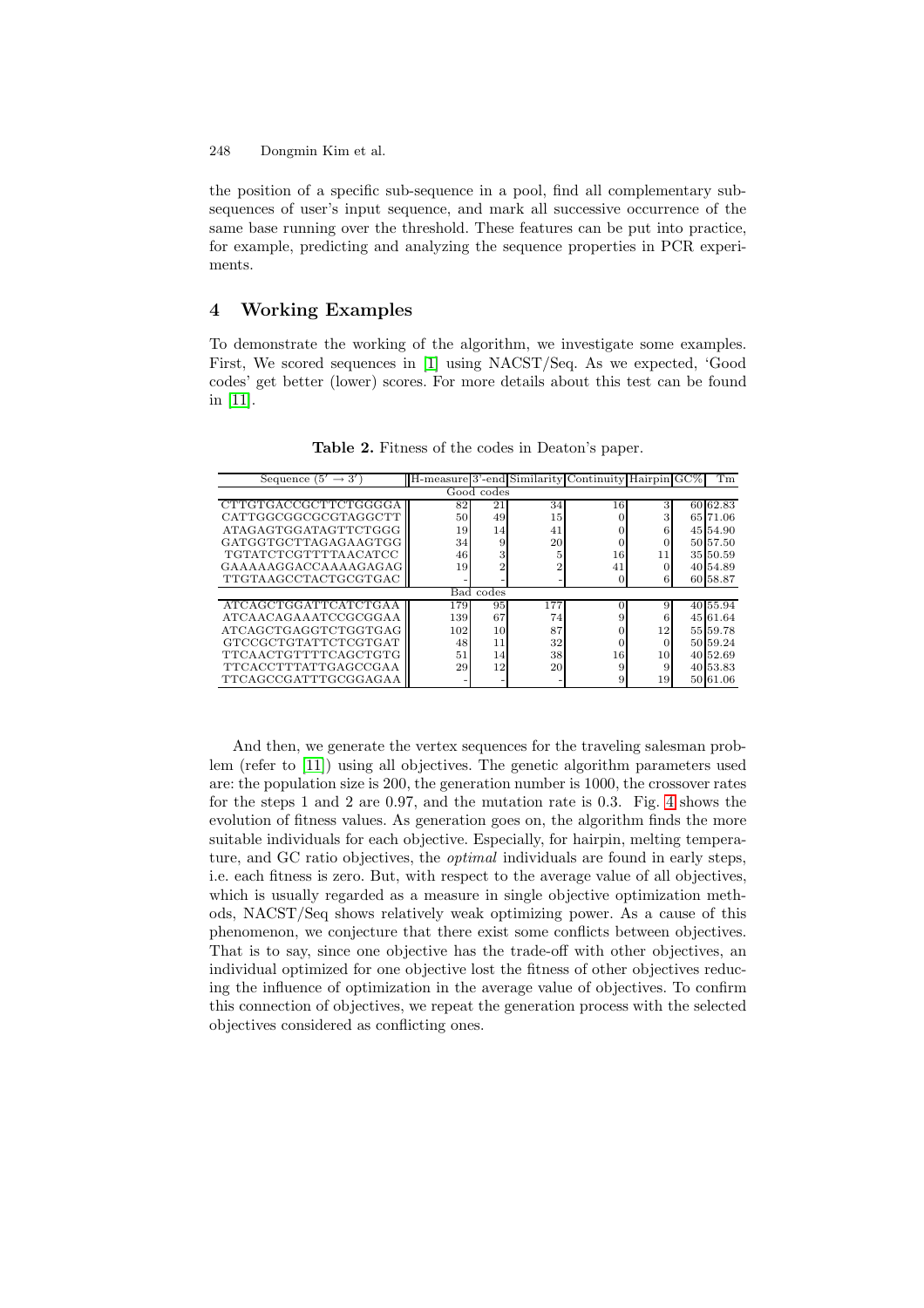



**Fig. 4.** Fitness values over generation.

<span id="page-7-1"></span>**Fig. 5.** Continuity vs. H-measure.

<span id="page-7-0"></span>

**Fig. 6.** H-measure vs. Similarity.

<span id="page-7-3"></span>**Fig. 7.** 3'-end vs. Similarity.

<span id="page-7-2"></span>Fig. [5](#page-7-1) shows that there exist weak relations between continuity and Hmeasure, thus the algorithm works efficiently. While Fig. [6](#page-7-2) and Fig. [7](#page-7-3) depict other cases, the results confirm our expectation that there exist some conflicts between objectives. Because similarity has heavy inverse relations to H-measure and 3'-end, NACST/Seq explores multiple solutions between these two objectives instead of needless searching global one. This fact implies that there exist some difficulties (e.g. biased optimization) with classical approaches to the problem.

Table [3](#page-8-1) shows the result of analysis in TSP vertex generation using window (2) in Fig. [3.](#page-5-0) NACST/Report can evaluate a sequence pool designed by other sequence generators or human experts. The values listed in the last row of Table [3](#page-8-1) came from [\[11\]](#page-9-13), we got those values with the single objective evolutionary algorithm using the sum of objectives. As shown in Table [3,](#page-8-1)  $NACST/Seq$  can find many alternative *better* sequence pools than that of the single objective optimization method.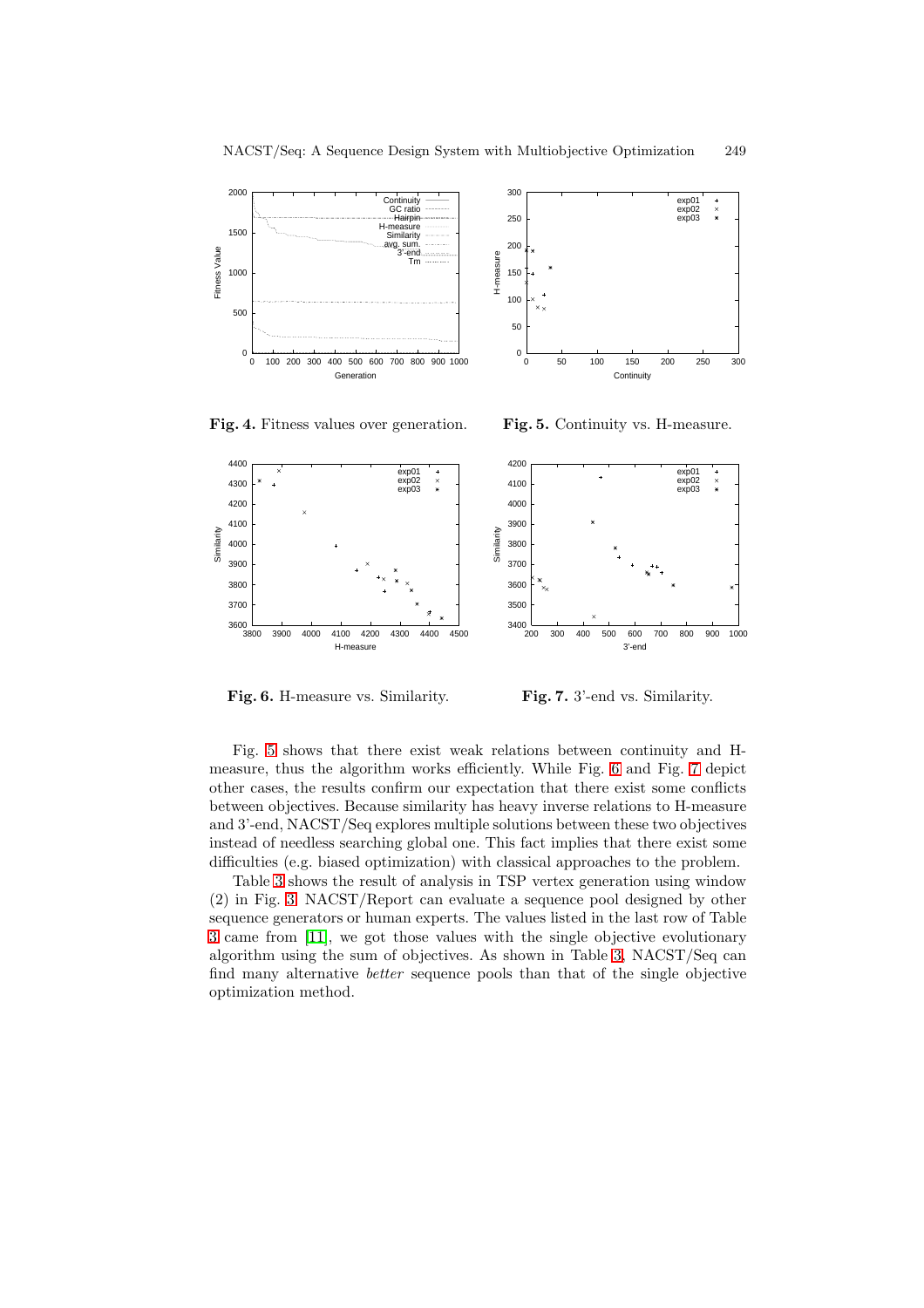<span id="page-8-1"></span>

| No.                                                                | $\rm{GC\%}$ | Tm      | Continuity | Hairpin | H-measure | Similarity | $3'$ -end |  |  |  |  |
|--------------------------------------------------------------------|-------------|---------|------------|---------|-----------|------------|-----------|--|--|--|--|
| NACST/Seq                                                          |             |         |            |         |           |            |           |  |  |  |  |
| 0                                                                  | 5           | 4.7827  | 86         | 32      | 2033      | 1982.5     | 291       |  |  |  |  |
|                                                                    | 35          |         | 45         | 24      | 2107      | 1903.5     | 255       |  |  |  |  |
| $\overline{2}$                                                     | 35          | 11.6674 | 0          | 22      | 2081      | 1948.5     | 225       |  |  |  |  |
| 3                                                                  | 65          | 13.6196 | 61         |         | 2160      | 1852.5     | 282       |  |  |  |  |
| 4                                                                  | 55          | 24.5350 | 196        | З       | 1223      | 2658.5     | 116       |  |  |  |  |
| 5                                                                  | 95          | 24.7548 | 131        | 22      | 2182      | 1683.0     | 304       |  |  |  |  |
| 6                                                                  | 70          | 26.2218 | 111        | 15      | 1435      | 2549.0     | 75        |  |  |  |  |
| 7                                                                  | 35          | 7.3607  | 43         | 3       | 1848      | 2054.0     | 204       |  |  |  |  |
| 8                                                                  | 30          | 0.4267  | 36         |         | 1957      | 1980.0     | 217       |  |  |  |  |
| 9                                                                  | 45          | 12.8784 | 18         |         | 1929      | 2021.5     | 182       |  |  |  |  |
| Single-objective evolutionary algorithm with sum of fitness values |             |         |            |         |           |            |           |  |  |  |  |
| 0                                                                  | 35          | 4.6080  | 61         | 16      | 1383      | 2575.0     | 80        |  |  |  |  |

**Table 3.** Fitness of the generated vertex sequences for TSP.

## **5 Discussion**

In this paper, we described the evolutionary sequence generator called NACST/ Seq and NACST/Report, which were implemented as components of the DNA computing simulator, NACST (Nucleic Acid Computing Simulation Toolkit). We formulated sequence design as a multiobjective optimization problem and used a nondominated sorting procedure to generate the multiple candidate sequence pools. NACST/Seq can generate the promising DNA sequences and ensure that the user is able to choose more suitable sequences for the specific DNA experiments. NACST/Report provides the analysis and visualization of the sequence properties. This feature allows the user to investigate sequences *in silico* before real bio-chemical experiments.

The work in progress is to build a simulation system (NACST/Sim) of DNA computing that considers the thermodynamics of DNA sequences. We also plan to verify the practical usefulness of the sequences generated by NACST/Seq with real bio-chemical experiments. Additionally, objectives functions will be refined for physical model of DNA fidelity.

#### **Acknowledgement**

This research was supported in part by the Ministry of Education under BK21- IT Program and the Ministry of Commerce through Molecular Evolutionary Computing (MEC) Project. The RIACT at Seoul National University provides research facilities for this study.

## <span id="page-8-0"></span>**References**

1. R. Deaton, R. C. Murphy, M. Garzon, D. R. Franceschetti, and S. E. Stevens Jr., "Good encodings for DNA-based solutions to combinatorial problems," in *Proceedings of the Second Annual Meeting on DNA Based Computers*, 1996.